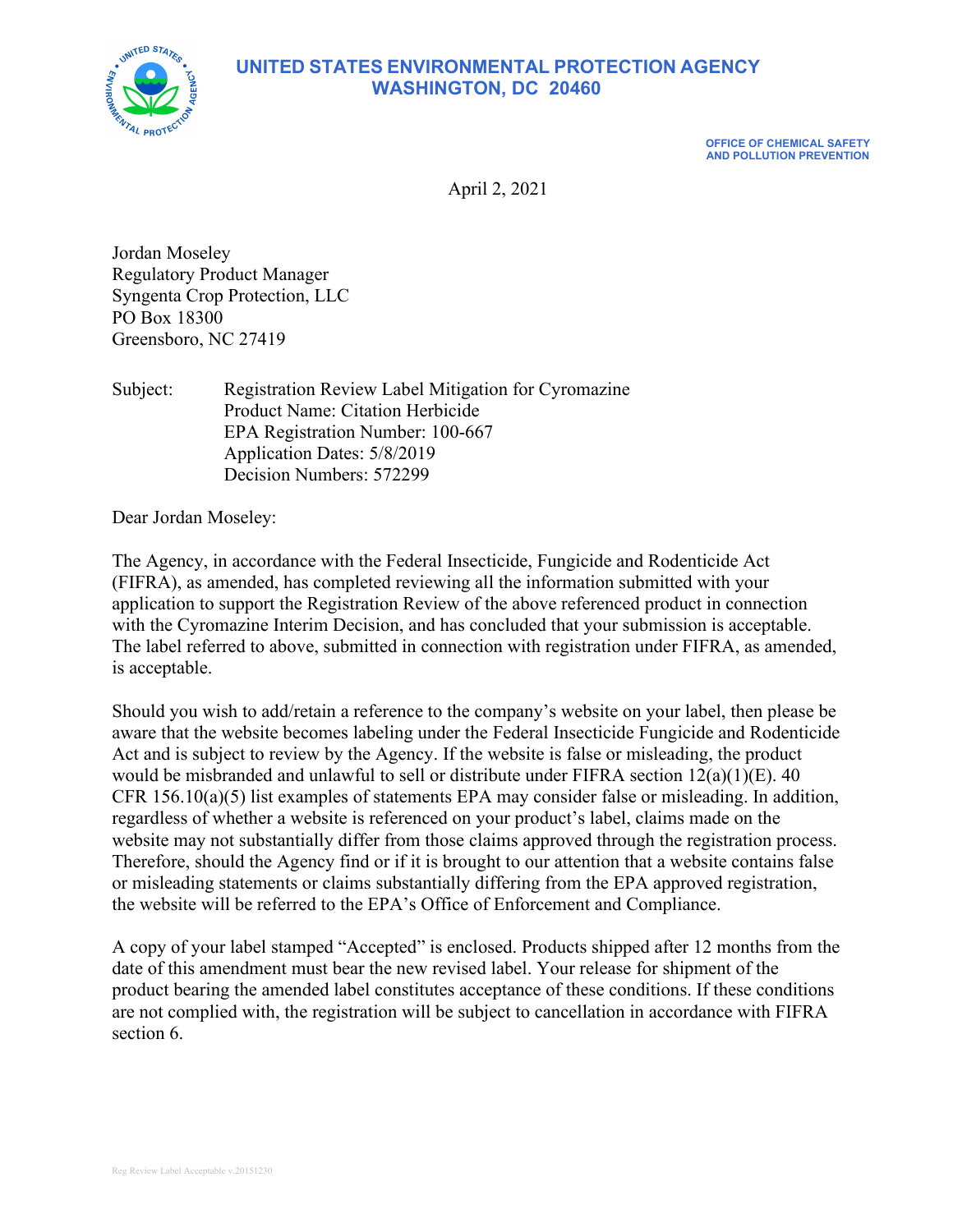Page 2 of 2 EPA Reg. No. 100-667 Decision No. 572299

If you have any questions about this letter, please contact Darius Stanton by phone at 703-347- 0433, or via email at **Stanton.darius@epa.gov**.

Sincerely,

 $\mathsf{Z}$  $\overline{\phantom{0}}$  $\rightarrow$ 

Linda Arrington, Branch Chief Risk Management and Implementation Branch 4 Pesticide Re-Evaluation Division Office of Pesticide Programs

Enclosure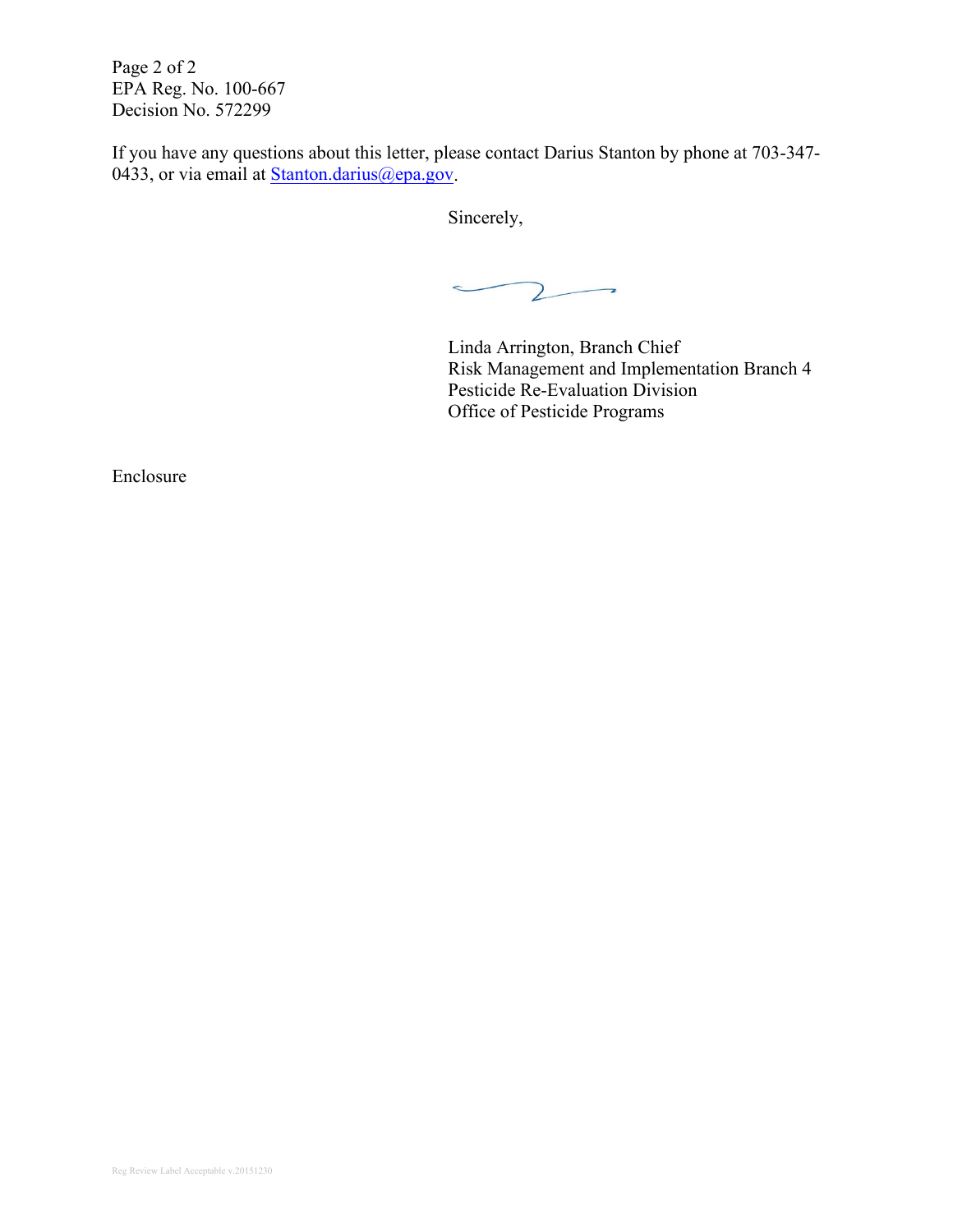## (MASTER)

#### **Citation® Insecticide**

## **CYROMAZINE GROUP 17 INSECTICIDE**

For control of selected insects, including Dipterous leafminers (*Liriomyza* species) and fungus gnats, in landscape ornamentals; container-grown ornamentals; greenhouse-, lathhouse-, and shadehouse-grown ornamental bedding plants and ornamental crops; and interiorscapes; and shore flies, in greenhouse ornamental crops and interiorscapes only.

For control of Dipterous leafminers, fungus gnats and shore flies in vegetable transplants grown for consumer use.

| Active Ingredient: |        |
|--------------------|--------|
|                    |        |
| Other Ingredients: | 25.0%  |
| Total:             | 100.0% |

Citation Insecticide is a wettable powder in a water soluble packet (WSP).

This outer protective container contains Citation Insecticide in small, water-soluble inner packets (WSP). After opening the outer container, immediately add the required number of unopened inner packets into the partially filled sprayer or mix tank. Avoid handling inner packets or exposure to moisture as mishandling may result in rupture of the packets.

## **KEEP OUT OF REACH OF CHILDREN.**

# **CAUTION**

See additional precautionary statements and directions for use in booklet.

EPA Reg. No. 100-667

EPA Est. XXXX

Product of XXXX Formulated in XXXX

6 X 2.66 Ounce Water-Soluble Packets

15.96 Ounces Total Net Weight



and Rodenticide Act as amended, for the pesticide registered under EPA Reg. No. 100-667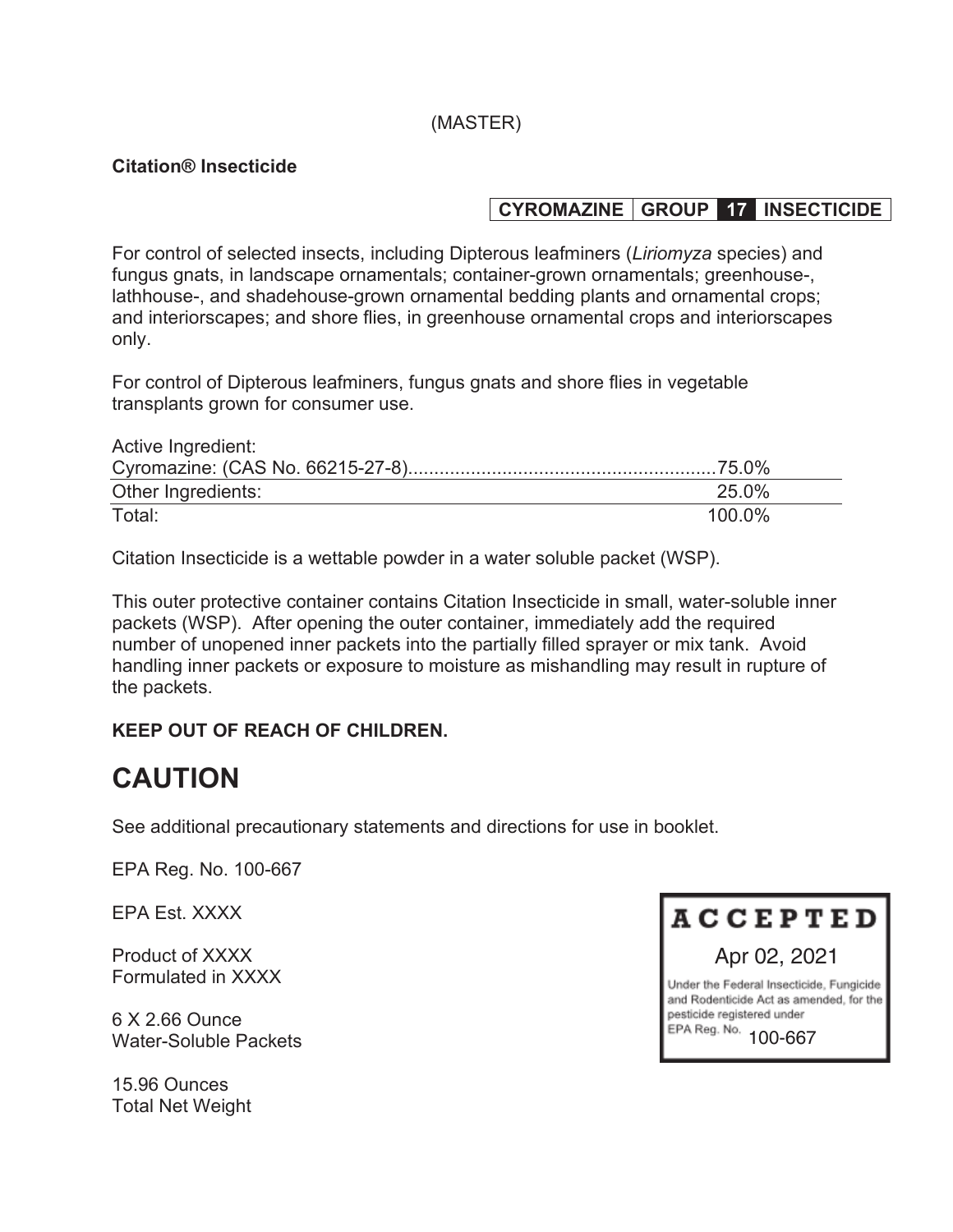| <b>FIRST AID</b>                                                                                                                                                                  |                                                                                                                                                                                                                                                                                                                        |  |
|-----------------------------------------------------------------------------------------------------------------------------------------------------------------------------------|------------------------------------------------------------------------------------------------------------------------------------------------------------------------------------------------------------------------------------------------------------------------------------------------------------------------|--|
| If in eyes                                                                                                                                                                        | Hold eye open and rinse slowly and gently with<br>water for 15-20 minutes.<br>Remove contact lenses, if present, after the first<br>5 minutes, then continue rinsing eye.<br>Call a poison control center or doctor for<br>$\bullet$<br>treatment advice.                                                              |  |
| If on skin or clothing                                                                                                                                                            | Take off contaminated clothing.<br>$\bullet$<br>Rinse skin immediately with plenty of water for<br>$\bullet$<br>15-20 minutes.<br>Call a poison control center or doctor for<br>treatment advice.                                                                                                                      |  |
| If swallowed                                                                                                                                                                      | Call a poison control center or doctor<br>$\bullet$<br>immediately for treatment advice.<br>Have person sip a glass of water if able to<br>swallow.<br>Do not induce vomiting unless told to do so by a<br>poison control center or doctor.<br>Do not give anything by mouth to an<br>$\bullet$<br>unconscious person. |  |
| <b>If inhaled</b>                                                                                                                                                                 | Move person to fresh air.<br>$\bullet$<br>If person is not breathing, call 911 or an<br>ambulance, then give artificial respiration,<br>preferably mouth-to-mouth if possible.<br>Call a poison control center or doctor for further<br>treatment advice.                                                              |  |
|                                                                                                                                                                                   | Have the product container or label with you when calling a poison control center                                                                                                                                                                                                                                      |  |
| or doctor, or going for treatment.                                                                                                                                                |                                                                                                                                                                                                                                                                                                                        |  |
| <b>HOT LINE NUMBER</b><br>For 24-Hour Medical Emergency Assistance (Human or Animal) or Chemical<br>Emergency Assistance (Spill, Leak, Fire, or Accident), Call<br>1-800-888-8372 |                                                                                                                                                                                                                                                                                                                        |  |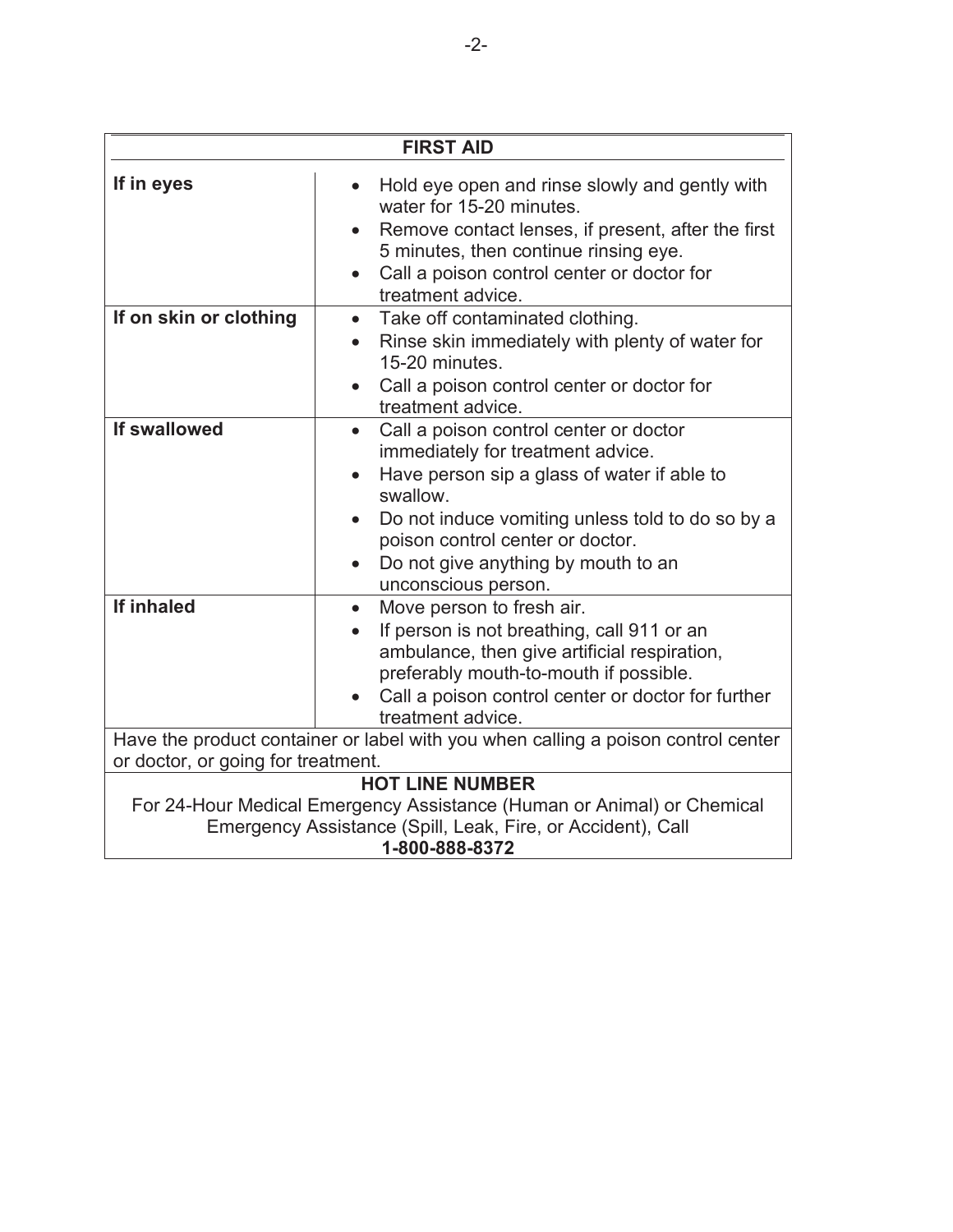#### **PRECAUTIONARY STATEMENTS**

#### **Hazards to Humans and Domestic Animals**

## **CAUTION**

Causes moderate eye irritation. Harmful if swallowed, absorbed through the skin, or inhaled. Avoid contact with eyes, skin, or clothing. Avoid breathing dust. Wash thoroughly with soap and water after handling and before eating, drinking, chewing gum, using tobacco, or using the toilet. Remove and wash contaminated clothing before reuse.

## **Personal Protective Equipment (PPE)**

#### **Applicators and other handlers must wear:**

- Coveralls over long-sleeved shirt and long pants
- Chemical-resistant gloves made of barrier laminate; butyl rubber  $\geq 14$  mils; nitrile rubber  $\geq$  14 mils; neoprene rubber  $\geq$  14 mils; polyethylene, polyvinyl chloride  $[PVC] \ge 14$  mils; or Viton® ≥ 14 mils
- Chemical-resistant footwear plus socks
- Chemical-resistant apron when cleaning equipment, mixing, or loading

#### **USER SAFETY REQUIREMENTS**

Follow manufacturer's instructions for cleaning/maintaining PPE. If no such instructions for washables exist, use detergent and hot water. Keep and wash PPE separately from other laundry.

#### **Engineering Control Statements**

Water soluble packets, when used correctly, qualify as a closed mixing/loading system under the Worker Protection Standard [40 CFR 170.607(d)]. Mixers and loaders handling this product while it is enclosed in intact water soluble packets may elect to wear reduced PPE of long-sleeved shirt, long pants, shoes, socks, a chemical-resistant apron, and chemical-resistant gloves. When reduced PPE is worn because a closed system is being used, handlers must be provided all PPE specified above for "applicators and other handlers" and have such PPE immediately available for use in an emergency, such as a spill or equipment break-down."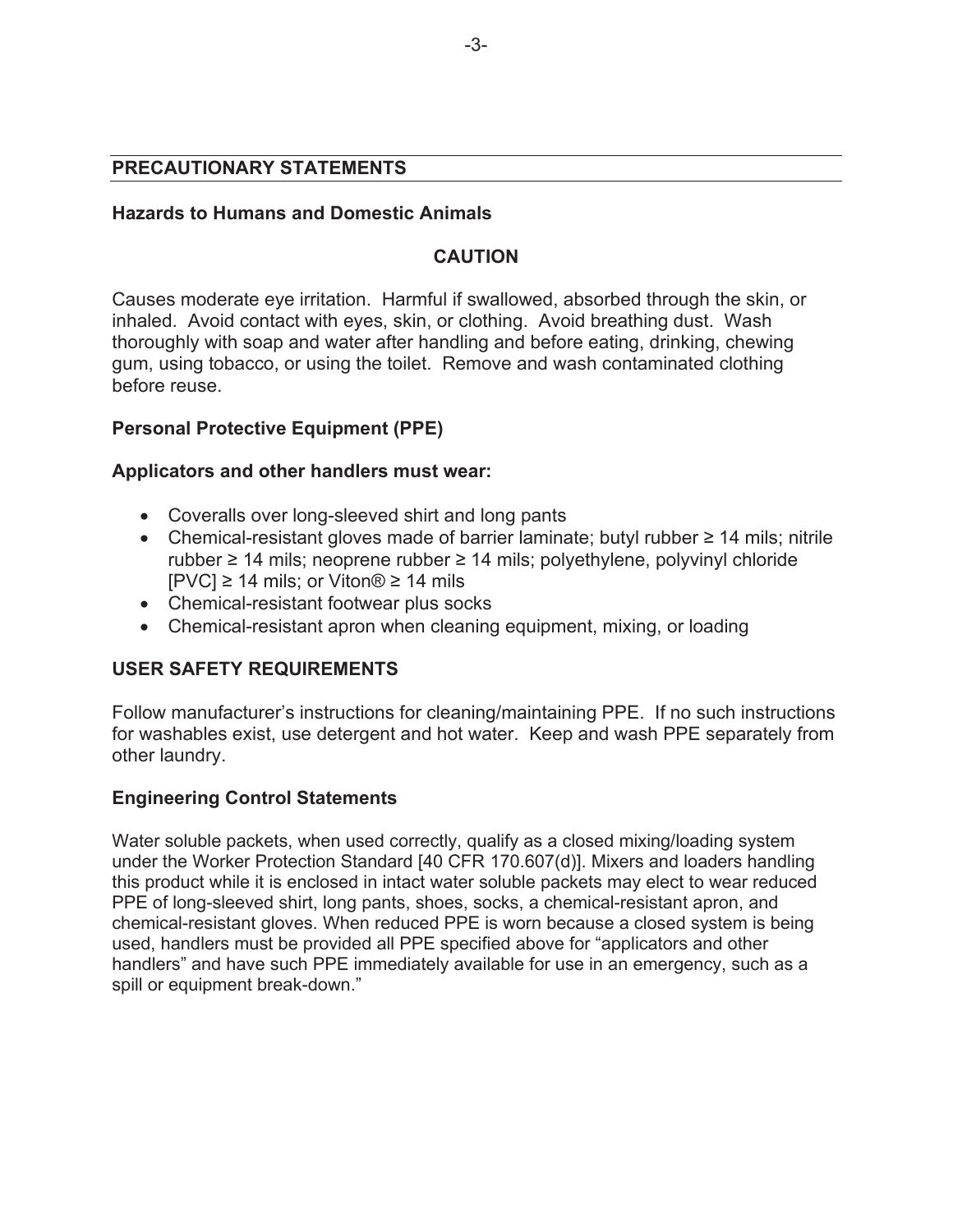#### **User Safety Recommendations Users should:**

- Wash hands before eating, drinking, chewing gum, using tobacco, or using the toilet.
- Remove clothing/PPE immediately if pesticide gets inside. Then wash thoroughly and put on clean clothing.
- Remove PPE immediately after handling this product. Wash the outside of gloves before removing. As soon as possible, wash thoroughly and change into clean clothing.

## **Environmental Hazards**

For terrestrial uses: Do not apply directly to water, or to areas where surface water is present or to intertidal areas below the mean high water mark. Do not contaminate water when disposing of equipment washwaters or rinsate. Do not apply when weather conditions favor drift from target area.

#### **Groundwater Advisory**

A degradate of cyromazine, the active ingredient in Citation Insecticide, is known to leach through soil into groundwater under certain conditions as a result of label use. This chemical may leach into groundwater if used in areas where soils are permeable, particularly where the water table is shallow.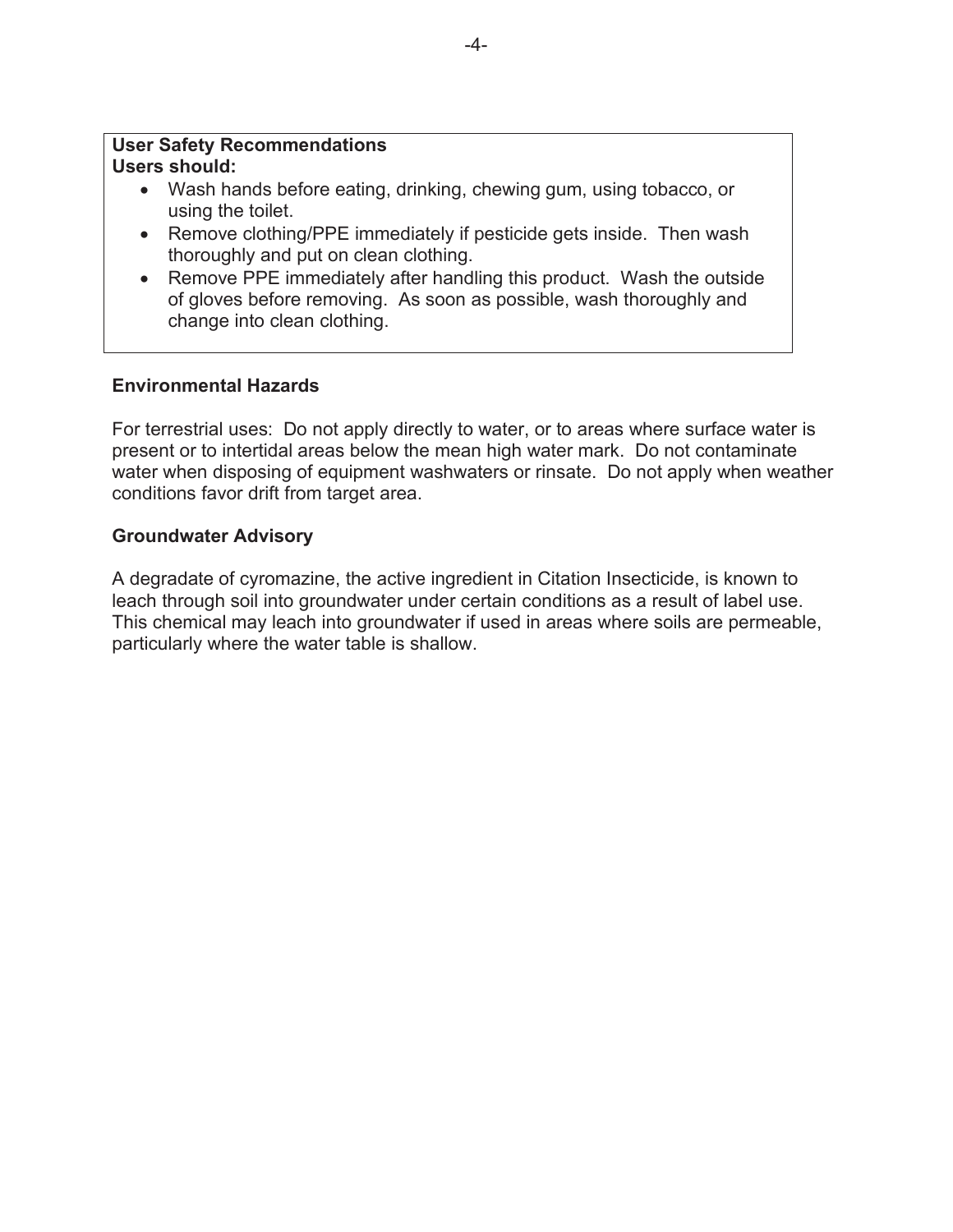## **Protection of Pollinators**

*Cyromazine acts as a growth regulator, affecting the molting process of target pests, and therefore, may have an effect on bee larvae, but not on adult bees. Exposure to adult bees, either through overspray or contact with residues may lead to effects to bee larvae.*

Bees and other insect pollinators will forage on plants when they flower, shed pollen, or produce nectar.

Bees and other insect pollinators can be exposed to this pesticide from:

- Direct contact during outdoor foliar applications, or contact with residues on plant surfaces after outdoor foliar applications
- Ingestion of residues in nectar and pollen when the pesticide is applied as a seed treatment, soil, tree injection, as well as outdoor foliar applications.

When using this product outdoors, applicators should take steps to:

- Minimize exposure of this product to bees and other insect pollinators when they are foraging on pollinator attractive plants around the application site.
- Minimize drift of this product on to beehives or to off-site pollinator attractive habitat. Drift of this product onto beehives or off-site to pollinator attractive habitat can result in bee kills.

Information on protecting bees and other insect pollinators may be found at the Pesticide Environmental Stewardship website at: http://pesticidestewardship.org/PollinatorProtection/Pages/default.aspx.

Pesticide incidents (for example, bee kills) should immediately be reported to the state/tribal lead agency. For contact information for your state, go to: www.aapco.org/officials.html. Pesticide incidents should also be reported to the National Pesticide Information Center at: www.npic.orst.edu or directly to EPA at: beekill@epa.gov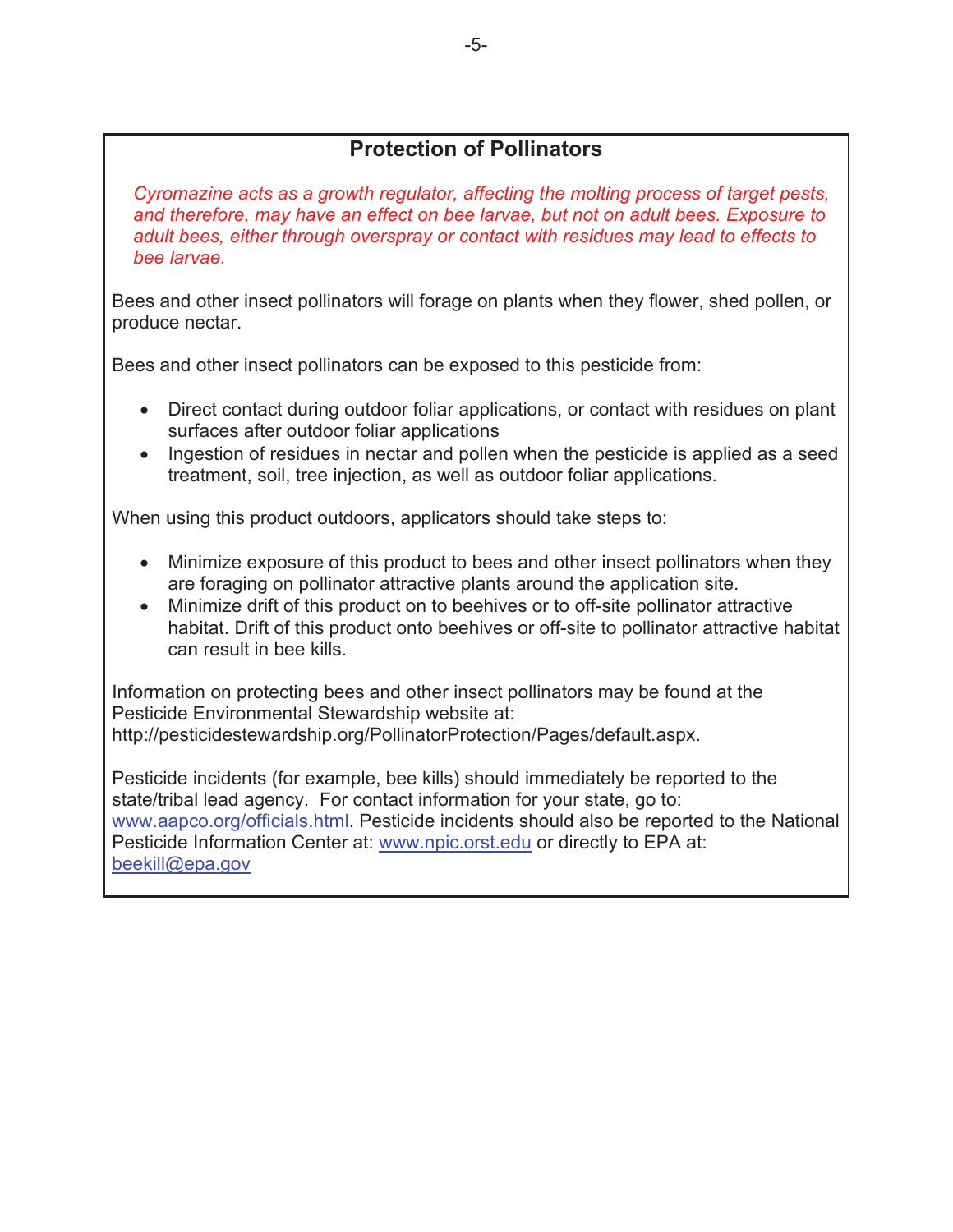#### **CONDITIONS OF SALE AND LIMITATION OF WARRANTY AND LIABILITY**

**NOTICE:** Read the entire Directions for Use and Conditions of Sale and Limitation of Warranty and Liability before buying or using this product. If the terms are not acceptable, return the product at once, unopened, and the purchase price will be refunded.

The Directions for Use of this product should be followed carefully. It is impossible to eliminate all risks inherently associated with the use of this product. Crop injury, ineffectiveness or other unintended consequences may result because of such factors as manner of use or application, weather or crop conditions, presence of other materials or other influencing factors in the use of the product, which are beyond the control of SYNGENTA CROP PROTECTION, LLC or Seller. All such risks shall be assumed by Buyer and User, and Buyer and User agree to hold SYNGENTA and Seller harmless for any claims relating to such factors.

SYNGENTA warrants that this product conforms to the chemical description on the label and is reasonably fit for the purposes stated in the Directions for Use, subject to the inherent risks referred to above, when used in accordance with directions under normal use conditions. This warranty does not extend to the use of the product contrary to label instructions, or under abnormal conditions or under conditions not reasonably foreseeable to or beyond the control of Seller or SYNGENTA, and Buyer and User assume the risk of any such use. SYNGENTA MAKES NO WARRANTIES OF MERCHANTABILITY OR OF FITNESS FOR A PARTICULAR PURPOSE NOR ANY OTHER EXPRESS OR IMPLIED WARRANTY EXCEPT AS STATED ABOVE.

In no event shall SYNGENTA or Seller be liable for any incidental, consequential or special damages resulting from the use or handling of this product. **THE EXCLUSIVE REMEDY OF THE USER OR BUYER, AND THE EXCLUSIVE LIABILITY OF SYNGENTA AND SELLER FOR ANY AND ALL CLAIMS, LOSSES, INJURIES OR DAMAGES (INCLUDING CLAIMS BASED ON BREACH OF WARRANTY, CONTRACT, NEGLIGENCE, TORT, STRICT LIABILITY OR OTHERWISE) RESULTING FROM THE USE OR HANDLING OF THIS PRODUCT, SHALL BE THE RETURN OF THE PURCHASE PRICE OF THE PRODUCT OR, AT THE ELECTION OF SYNGENTA OR SELLER, THE REPLACEMENT OF THE PRODUCT.**

SYNGENTA and Seller offer this product, and Buyer and User accept it, subject to the foregoing Conditions of Sale and Limitation of Warranty and Liability, which may not be modified except by written agreement signed by a duly authorized representative of SYNGENTA.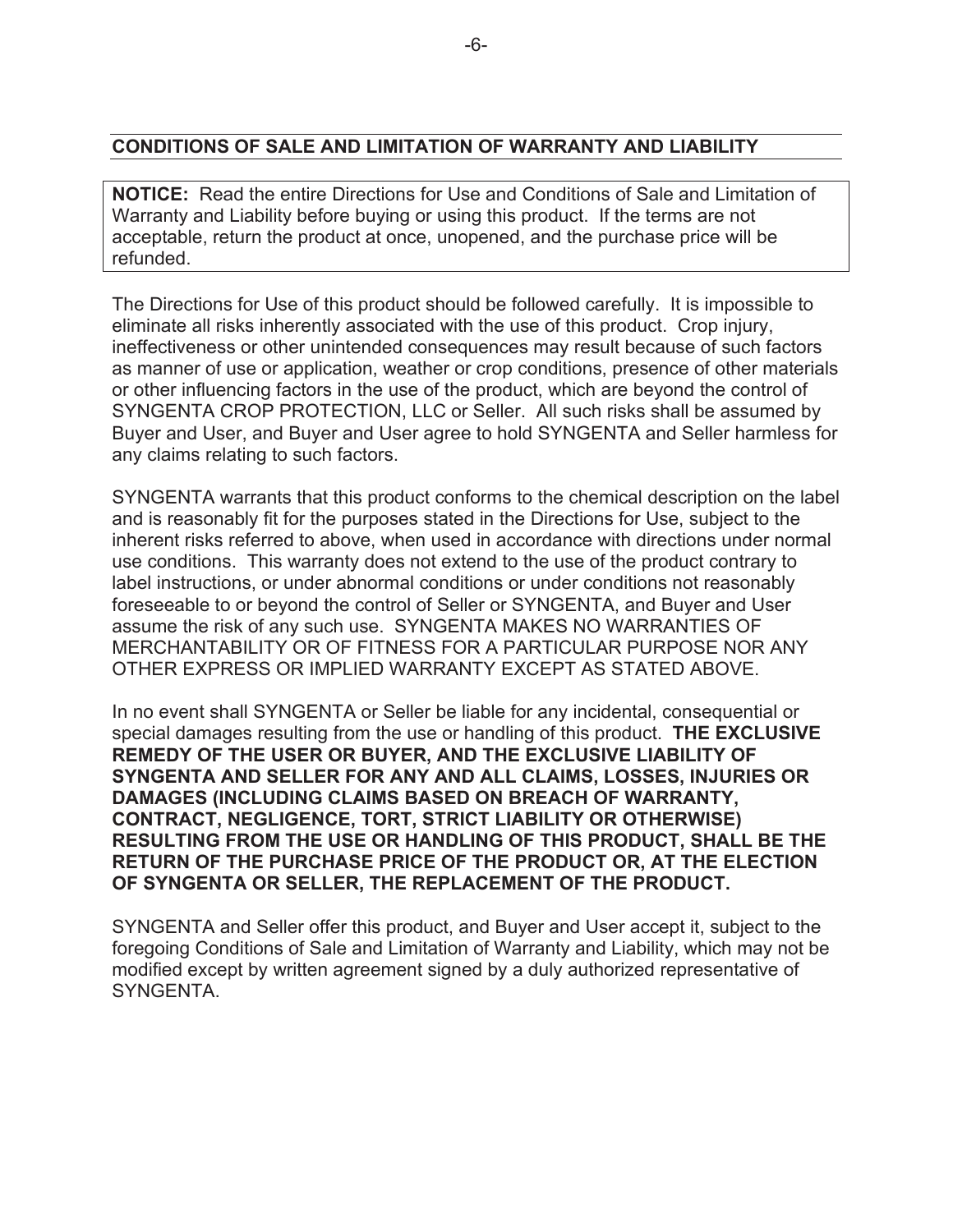## **DIRECTIONS FOR USE**

It is a violation of Federal law to use this product in a manner inconsistent with its labeling.

Do not apply this product in a way that will contact workers or other persons, either directly or through drift. Only protected handlers may be in the area during application. For any requirements specific to your State or Tribe, consult the agency responsible for pesticide regulation.

## **FAILURE TO FOLLOW THE DIRECTIONS FOR USE AND PRECAUTIONS ON THIS LABEL MAY RESULT IN CROP INJURY AND/OR POOR INSECT CONTROL.**

## **AGRICULTURAL USE REQUIREMENTS**

Use this product only in accordance with its labeling and with the Worker Protection Standard, 40 CFR part 170. This Standard contains requirements for the protection of agricultural workers on farms, forests, nurseries, and greenhouses, and handlers of agricultural pesticides. It contains requirements for training, decontamination, notification, and emergency assistance. It also contains specific instructions and exceptions pertaining to the statements on this label about personal protective equipment (PPE) and restricted-entry interval. The requirements in this box only apply to uses of this product that are covered by the Worker Protection Standard.

#### **Do not enter or allow worker entry into treated areas during the restricted-entry interval (REI) of 12 hours.**

PPE required for early entry to treated areas that is permitted under the Worker Protection Standard and that involves contact with anything that has been treated, such as plants, soil, or water is:

- Coveralls over long-sleeved shirt and long pants
- Chemical-resistant gloves made of barrier laminate; butyl rubber  $\geq 14$  mils; nitrile rubber  $\geq$  14 mils; neoprene rubber  $\geq$  14 mils; polyethylene, polyvinyl chloride [PVC]  $\geq$ 14 mils; or Viton  $\geq$  14 mils
- Chemical-resistant footwear plus socks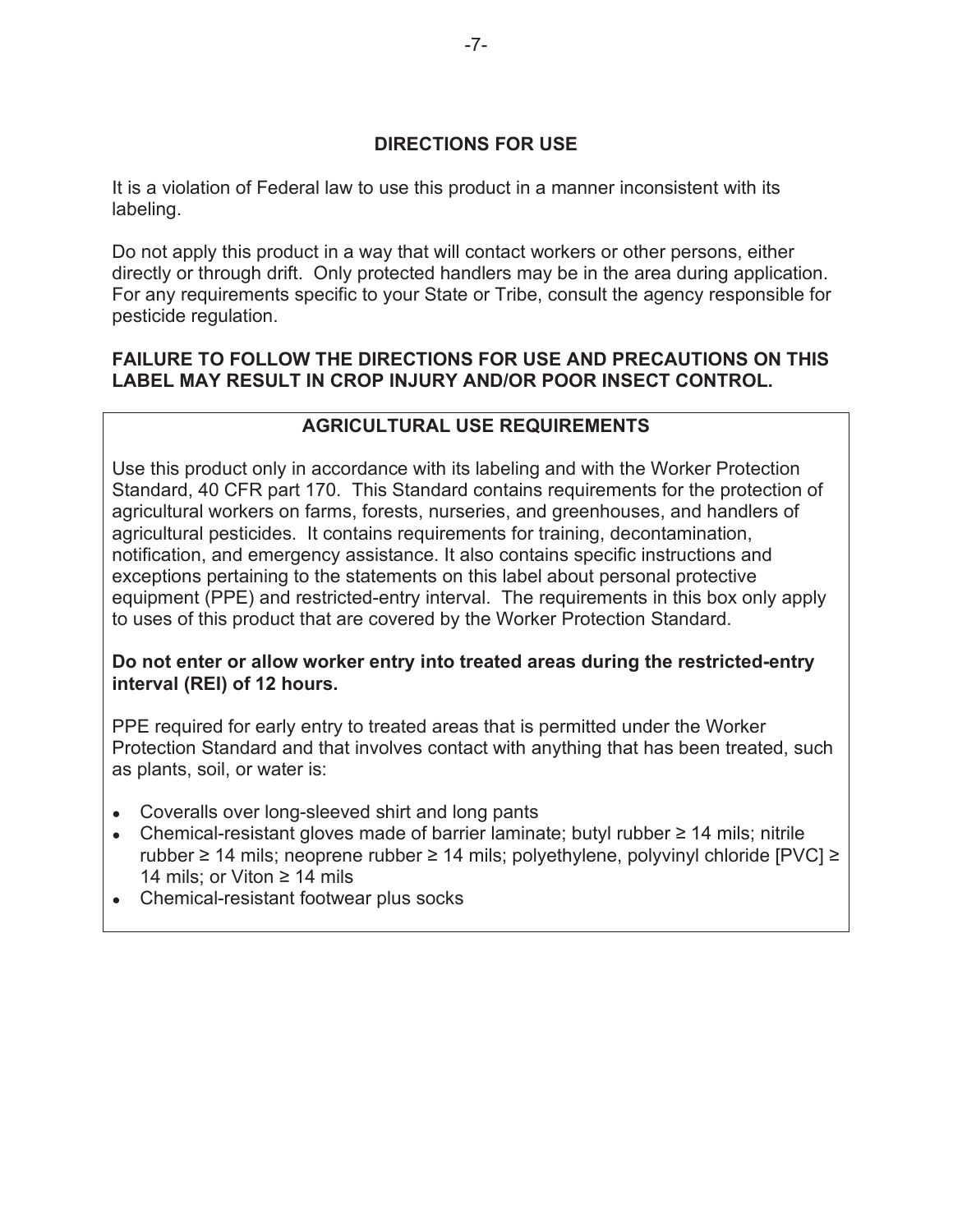#### **PRODUCT INFORMATION**

Citation Insecticide is a 75% wettable powder which, when mixed with water according to the following directions for use, will control certain insect species on designated plants.

For control of selected insects, including Dipterous leafminers (*Liriomyza* species) and fungus gnats, in landscape ornamentals; container-grown ornamentals; greenhouse-, lathhouse-, and shadehouse-grown ornamental bedding plants and ornamental crops; and interiorscapes; and shore flies, in greenhouse ornamental crops and interiorscapes only.

For control of Dipterous leafminers, fungus gnats and shore flies in vegetable transplants grown for consumer use.

#### **Integrated Pest Management (IPM)**

Citation Insecticide should be used in conjunction with Integrated Pest Management (IPM) practices, including the early detection of target insect populations, threshold treatment levels, cultural control practices, and procedures to manage target pest populations. Contact local extension or university personnel or refer to brochures for information on IPM practices.

#### **Resistance Management**

## **CYROMAZINE GROUP 17 INSECTICIDE**

Citation Insecticide is a Group 17 Insecticide that contains the active ingredient cyromazine. Due to the inherent risk of the development of resistance to any pesticide product, it is strongly advised that Citation Insecticide be used in a sound resistance management program. Treatment may not be effective against labeled pests if Citation Insecticide-tolerant strains develop.

For plants that host a labeled pest with multiple generations per crop or year, use the following recommended resistance management practices that may include, but are not limited to:

- Rotating Citation Insecticide with products (such as Avid<sup>®</sup> 0.15 EC Miticide/Insecticide) with different modes of action
- Avoiding treatment of successive generations with Citation Insecticide
- Using labeled rates at specified spray intervals
- Using non-chemical alternatives such as beneficial arthropods
- Using various cultural practices such as rotating susceptible to non-susceptible plants.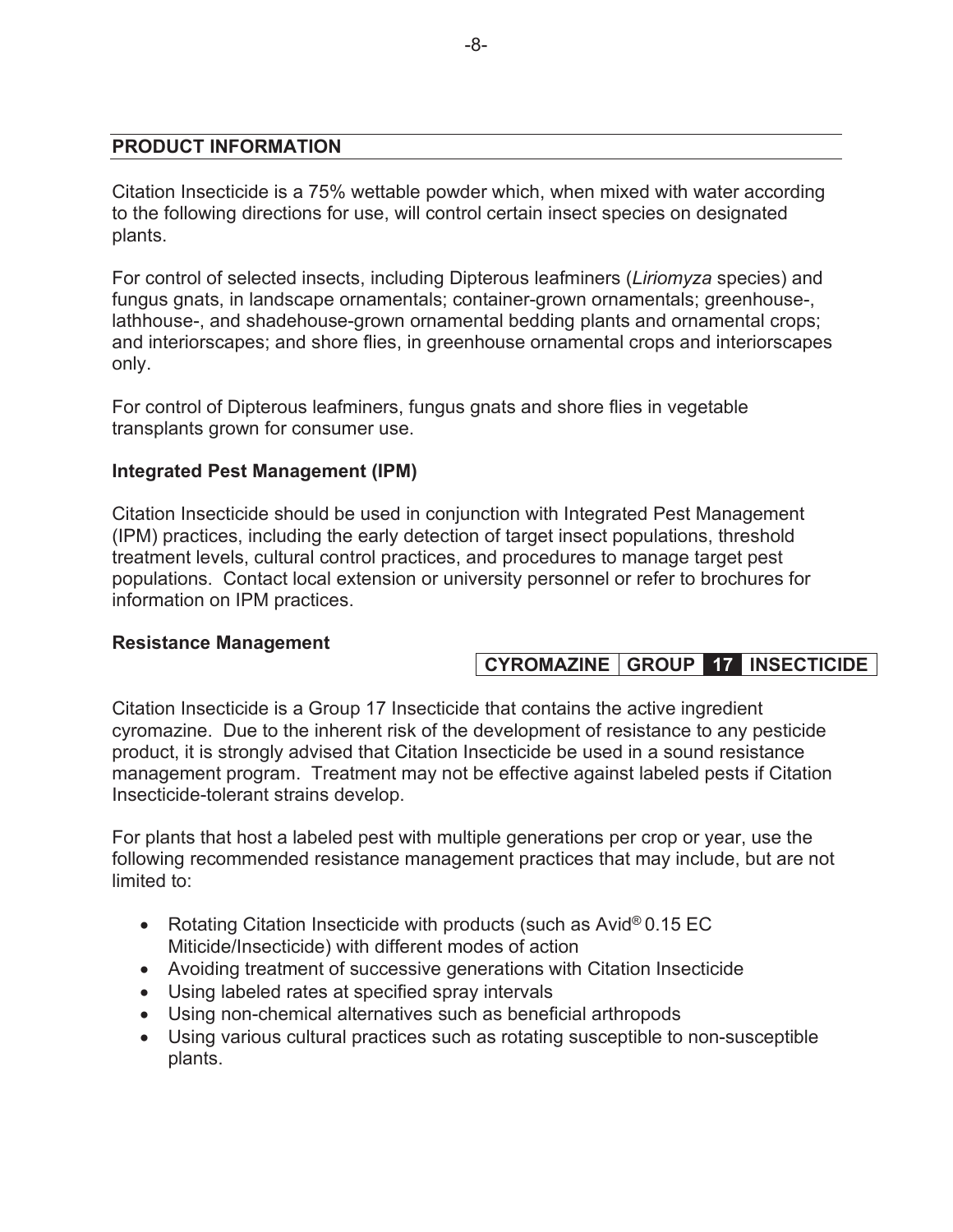For additional information about implementing these or other resistance management practices, consult your local agricultural advisor or company representative.

## **Special Precautions to Minimize Leafminer Resistance**

Citation Insecticide should not be used as the only control for leafminers. Do not apply Citation Insecticide more than 3 times at 7-day intervals to ornamental crops before switching to Avid 0.15 EC Miticide/Insecticide as an alternative control (refer to the Avid product labeling for all use directions, restrictions and precautions.). Following use of Avid, Citation Insecticide may again be applied if necessary for control. Do not make more than a total of 6 applications of Citation Insecticide to one crop.

For the listed vegetable transplant crops, a non-Group 17 insecticide approved for use on these crops should be used in the rotation program. Do not apply Citation Insecticide more than 3 times at 7-day intervals before switching to a non-Group 17 insecticide. Do not make more than a total of 6 applications of Citation Insecticide to one crop.

## **Plant Safety**

Citation Insecticide has been evaluated for safety to many greenhouse and ornamental plants as a foliar spray and a soil drench. Phytotoxicity to ageratum, baby's breath, chrysanthemum, cosmos, dahlia, Gerbera daisy, gloriosa daisy, impatiens, marigold, petunia, poinsettia, salvia, snapdragon, Transvaal daisy, verbena, and zinnia has not been observed at the use rates listed on this label. While many plant species and cultivars have been evaluated, individual species and cultivar should be evaluated for phytotoxicity prior to making applications to the entire crop. Before treating any crop not listed above, the grower should test Citation Insecticide for possible phytotoxic effects for at least 2 weeks on a small group of plants under the same conditions in which they will be grown.

#### **HANDLING INSTRUCTIONS**

Follow these steps when handling pesticide products in WSPs.

1. Mix in spray tank only.

2. Handle WSP(s) in a manner that protects package from breakage and/or unintended release of contents. If package is broken, put on PPE required for clean-up and then continue with mixing instructions.

- 3. Keep the WSP(s) in outer packaging until just before use.
- 4. Keep the WSP dry prior to adding to the spray tank.
- 5. Handle with dry gloves and according to the label instructions for PPE.
- 6. Keep WSP intact. Do not cut or puncture WSP.
- 7. Reseal the WSP outer packaging to protect any unused WSP(s).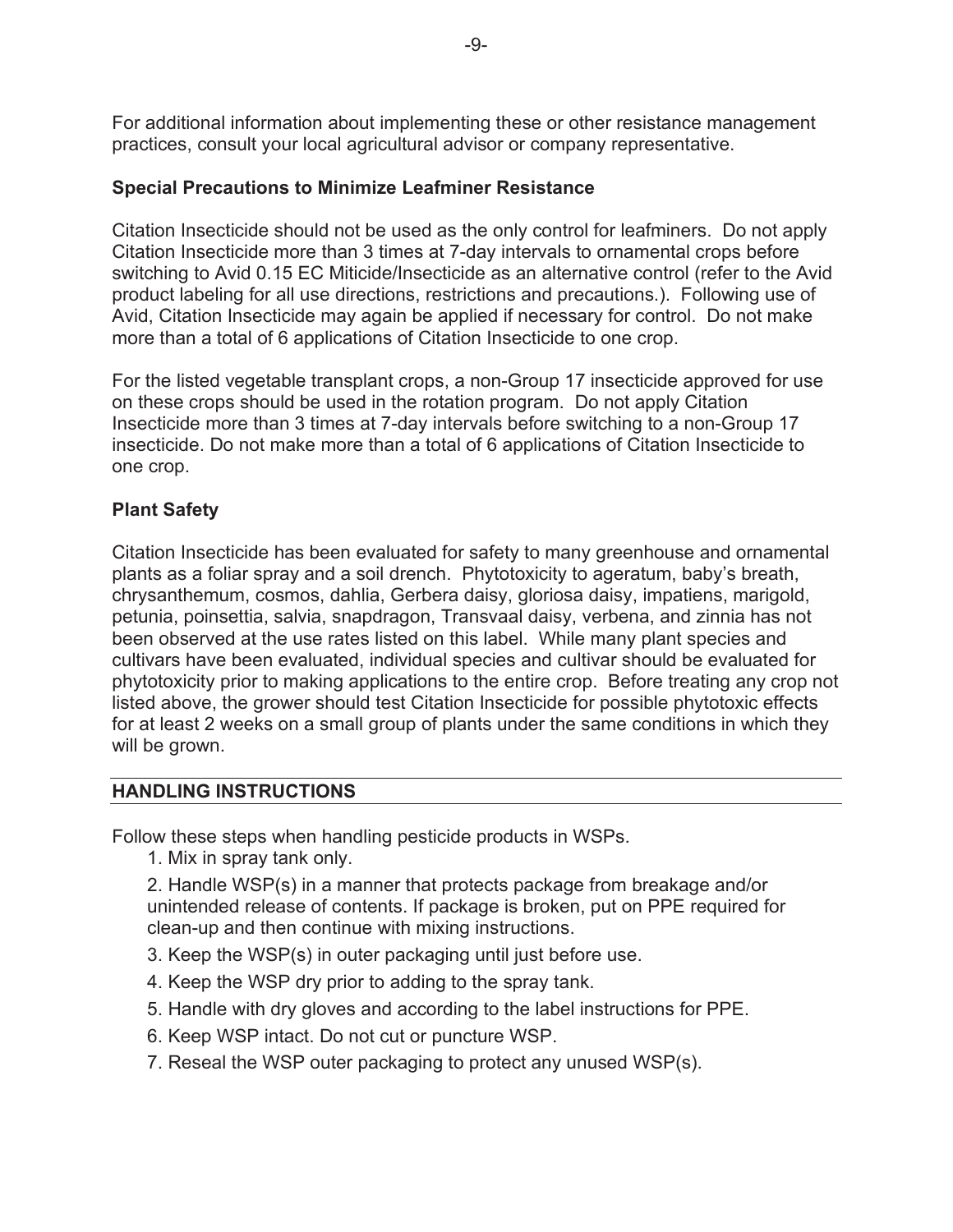#### **MIXING INSTRUCTIONS**

Water Soluble Packages (WSPs) are designed to dissolve in water. Agitation may be used, if necessary, to help dissolve the WSP. Failure to follow handling and mixing instructions can increase your exposure to the pesticide products in WSPs. WSPs, when used properly, qualify as a closed mixing/loading system under the Agricultural Worker Protection Standard [40 CFR 170.607(d)].

#### **Citation Insecticide Alone and Citation Insecticide + Tank Mixtures**

Follow the steps below when mixing this product, including if tank mixed with other pesticide products. If being tank mixed, the mixing directions 1 through 9 below take precedence over the mixing directions of the other tank mix products. WSPs may, in some cases, be mixed with other pesticide products so long as the directions for use of all mixed products do not conflict. Do not tank mix this product with products that prohibit tank mixing or have conflicting mixing directions.

1. If a basket or strainer is present in the tank hatch, remove prior to adding the WSP to the tank.

2. Fill tank with water to approximately one-third to one-half of the desired final volume of spray.

3. Stop adding water and stop any agitation.

4. Place intact/unopened WSP(s) into the tank.

5. Do not spray water from a hose or fill pipe to break or dissolve the WSP(s).

6. Start mechanical and recirculation agitation from the bottom of tank without using any overhead recirculation, if possible. If overhead recirculation cannot be turned off, close the hatch before starting agitation.

7. Dissolving the WSP(s) may take up to 5 minutes or longer, depending on water temperature, water hardness and intensity of agitation.

8. Stop agitation before tank lid is opened.

9. Open the lid to the tank, exercising caution to avoid contact with dusts or spray mix, to verify that the WSPs have fully dissolved and the contents have been thoroughly mixed into the solution.

10. Do not add other allowed products or complete filling the tank until the bags have fully dissolved and pesticide is thoroughly mixed.

11. Once the WSP have fully dissolved and any other products have been added to the tank, resume filling the tank with water to the desired level, close the tank lid, and resume agitation.

12. Use the spray solution when mixing is complete.

13. Maintain agitation of the diluted pesticide mix during transport and application.

14. It is unlawful to use any registered pesticide, including WSPs, in a manner inconsistent with its label.

**Note:** Do not let spray mixture stand overnight in the spray tank. Rinse spray tank at the end of the day.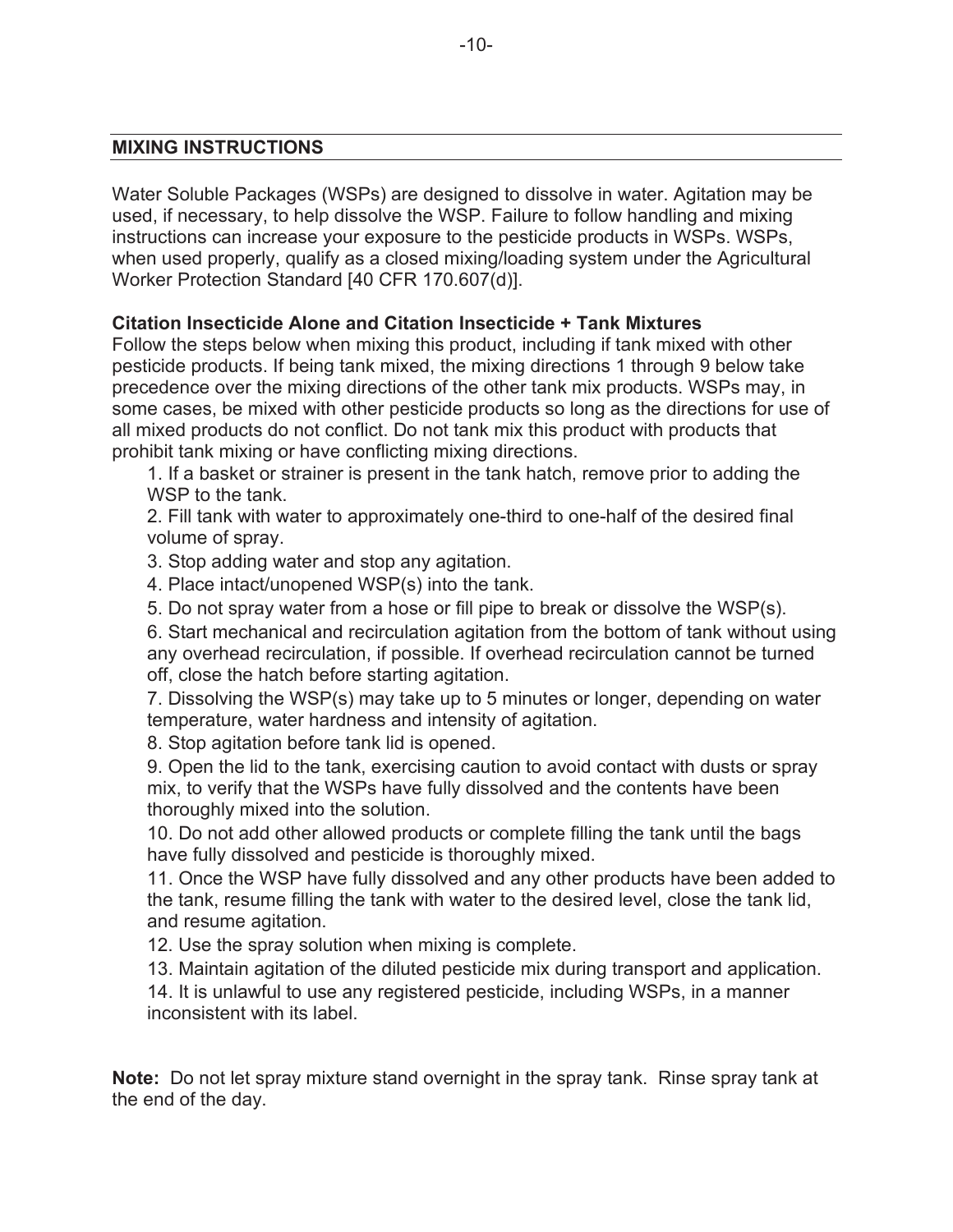#### **APPLICATION INSTRUCTIONS**

For control of Dipterous leafminers (*Liriomyza* spp.), apply 2.66 oz/A in a minimum of 100 gallons of water as a foliar spray to the point of runoff when stippling first appears. Repeat applications at 7-day intervals or as necessary to maintain control. Do not make more than a total of 6 applications to one crop.

For control of fungus gnats (*Bradysia* spp.) and shore flies (*Scatella* spp.), apply 2.66 oz of Citation Insecticide in 100 gallons of water as a spray or drench to all surfaces where insect pests may breed. This includes the potting media surfaces, bench tops, undersides of benches, and the areas under benches that may be contaminated with potting media or algae. Repeat application on a 7- to 14-day schedule to minimize reinfestation.

When making outdoor foliar applications of this product, use spray nozzles that will deliver medium coarse or larger spray droplets as defined in the American Society of Agricultural and Biological Engineers (ASABE) standard ANSI/ASAE S572.1 (March 2009)

Citation Insecticide will not control adult stages of the insect pests. For control of adults, insecticides labeled for adult insect control should be used.

#### **Rotational Crops**

Other ornamental crops may be planted following harvest of a Citation Insecticidetreated crop. Do not rotate to any food crop for 300 days after the last application, except dried and succulent beans, *Brassica* leafy vegetables, bulb vegetables, cucurbit vegetables, leafy vegetables, peppers, potatoes and tomatoes. Cotton, radishes, or sweet corn may be rotated to 30 days after last application.

## **Electrostatic Spraying Systems, Thermal Fogger Systems, or other Low Volume Systems**

Citation Insecticide has been evaluated and shown effective when applied through these application systems. To calculate the amount of product to be applied, use the appropriate amount of Citation Insecticide for the square footage to be treated with spray as listed. The amount of carrier (water) is dependent on the amount needed for adequate coverage.

## **Application through Irrigation Systems – Chemigation**

• Citation Insecticide may be applied through hand held or overhead irrigation equipment. Overhead irrigation systems include micro-sprinklers, mist-type irrigation (such as fog systems) and motorized booms utilizing injectors.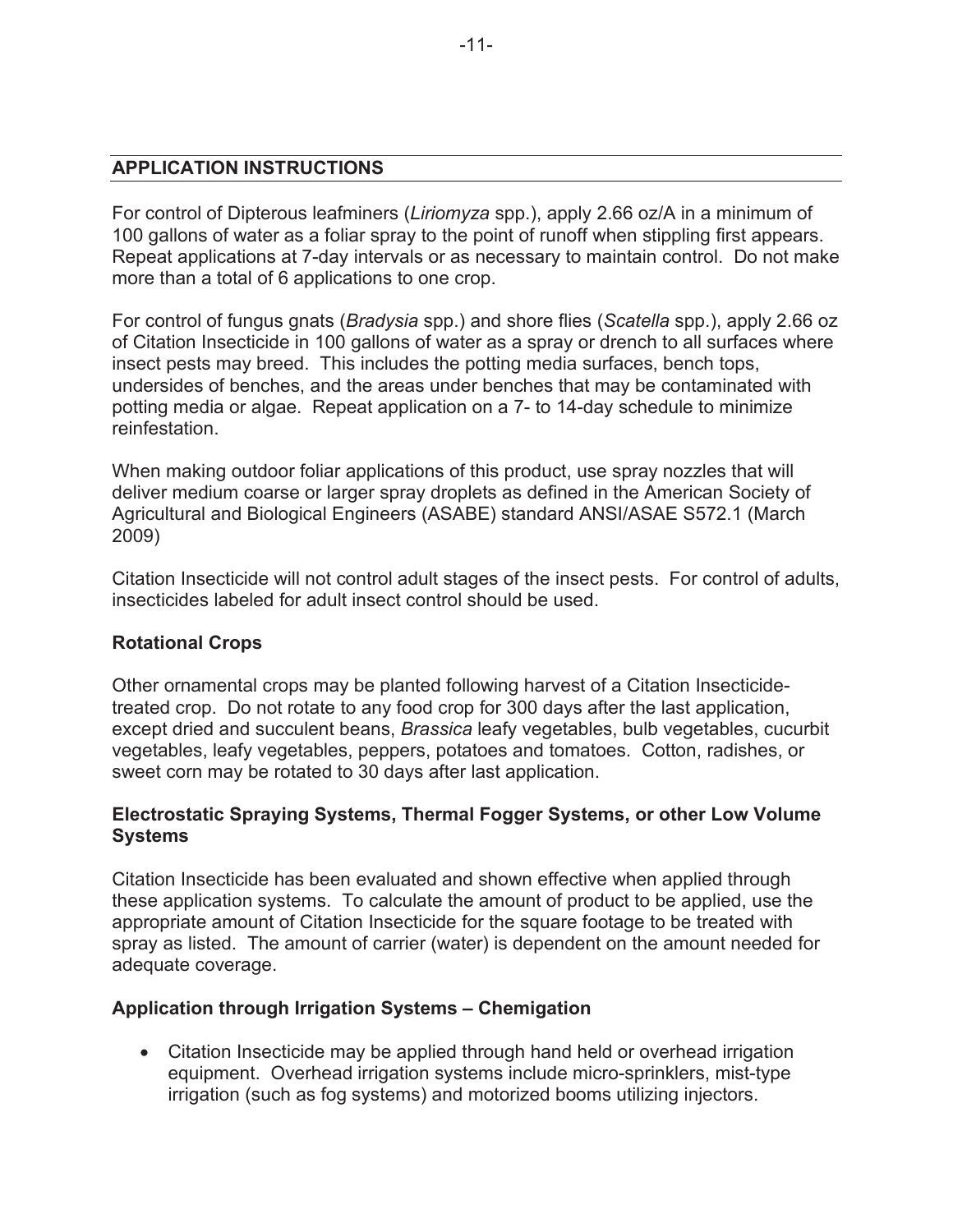- **DO NOT** apply this product through any other type of irrigation system.
- $\bullet$  The system must be calibrated to uniformly apply the rates specified. If you have questions about calibration, you should contact State Extension Service specialists, equipment manufacturers, or other experts.
- The irrigation system must provide uniform distribution of Citation Insecticide. Plant injury, lack of effectiveness, or illegal pesticide residues in the plant can result from non-uniform distribution. Do not connect an irrigation system (including greenhouse systems) used for pesticide application to a public water system unless the pesticide label-prescribed safety devices for public water systems are in place.

**Chemigation Monitoring:** A person knowledgeable of the chemigation system and responsible for its operation, or under the supervision of the responsible person, shall shut the system down and make necessary adjustments should the need arise.

**Required System Safety Devices:** The system must contain a functional check valve, vacuum relief valve, and low-pressure drain appropriately located on the irrigation pipeline to prevent water source contamination from backflow.

The pesticide injection pipeline must contain a functional, automatic, quick-closing check valve to prevent the flow of fluid back toward the injection pump.

The pesticide injection pipeline must also contain a functional, normally closed, solenoid-operated valve located on the intake side of the injection pump and connected to the system interlock to prevent fluid from being withdrawn from the supply tank when the irrigation system is either automatically or manually shut down.

The system must contain functional interlocking controls to automatically shut off the pesticide injection pump when the water pump motor stops.

The irrigation line or water pump must include a functional pressure switch, which will stop the water pump motor when the water pressure decreases to the point where pesticide distribution is adversely affected.

Systems must use a metering pump, such as a positive displacement injection pump (e.g., diaphragm pump) effectively designed and constructed of materials that are compatible with pesticides and capable of being fitted with a system interlock.

## **Specific Instructions for Public Water Systems**

Public water system means a system for the provision to the public of piped water for human consumption if such system has at least 15 service connections or regularly serves an average of at least 25 individuals daily for at least 60 days out of the year.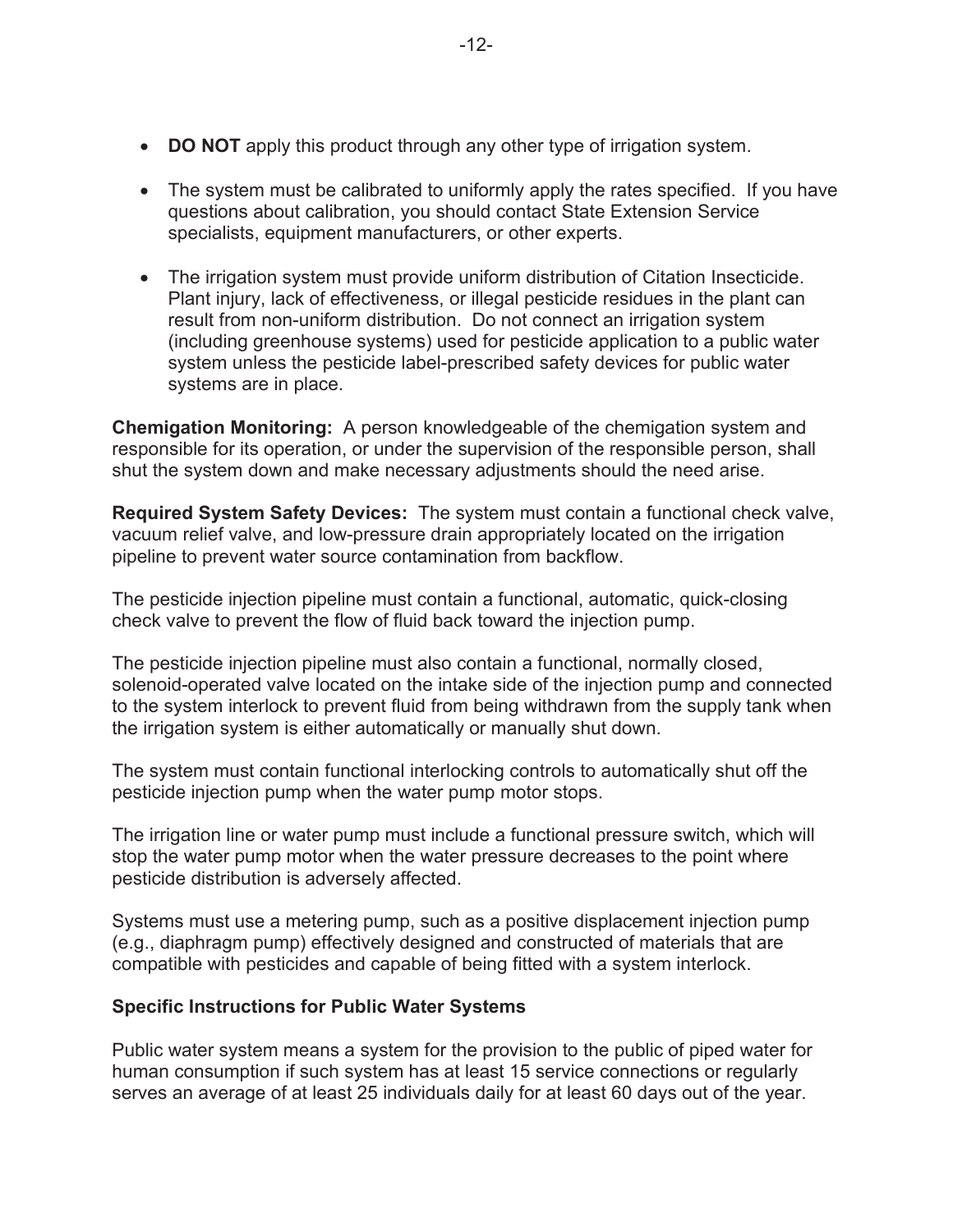Chemigation systems connected to public water systems must contain a functional, reduced-pressure zone, back-flow preventer (RPZ) or the functional equivalent in the water supply line upstream from the point of pesticide introduction. As an option to the RPZ, the water from the public water system should be discharged into a reservoir tank prior to pesticide introduction. A complete physical break (air gap) between the flow outlet end of the fill pipe and the top or overflow rim of the reservoir tank of at least twice the inside diameter of the fill pipe is required.

The pesticide injection pipeline must contain a functional, automatic, quick-closing check valve to prevent the flow of fluid back toward the injection pump.

The pesticide injection pipeline must contain a functional, normally closed, solenoidoperated valve located on the intake side of the injection pump and connected to the system interlock to prevent fluid from being withdrawn from the supply tank when the irrigation system is either automatically or manually shut down.

The system must contain functional interlocking controls to automatically shut off the pesticide injection pump when the water pump motor stops or in cases where there is no water pump or when the water pressure decreases to the point where pesticide distribution is adversely affected.

Systems must use a metering pump, such as a positive displacement injection pump (e.g., diaphragm pump) effectively designed and constructed of materials that are compatible with pesticides and capable of being fitted with a system interlock.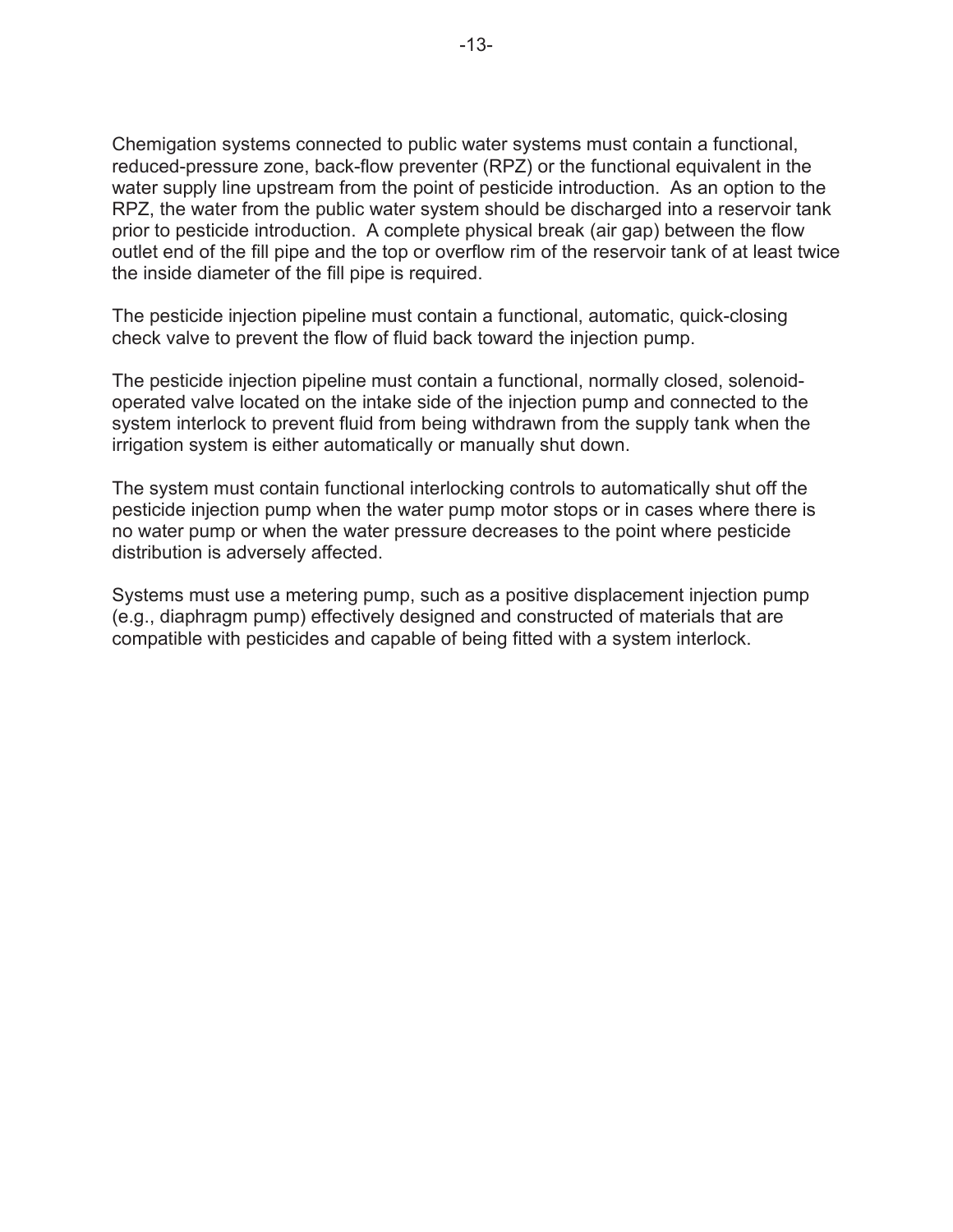## **APPLICATION TO ORNAMENTALS**

| Crop               | <b>Insect Pests</b>                                                               | Rate                               | <b>Remarks</b>                                                                                                                                                                                                                                                                                                                                                                                                 |
|--------------------|-----------------------------------------------------------------------------------|------------------------------------|----------------------------------------------------------------------------------------------------------------------------------------------------------------------------------------------------------------------------------------------------------------------------------------------------------------------------------------------------------------------------------------------------------------|
| <b>Ornamentals</b> | <b>Dipterous</b><br>leafminers<br>(Liriomyza<br>species)                          | $2.66$ oz/A<br>(one packet)        | Apply in a minimum of 100 gallons of water as a<br>foliar spray to the point of runoff when stippling<br>first appears.<br>Repeat applications at 7-day intervals or as<br>necessary to maintain control.<br>Do not make more than a total of 6 applications<br>to a single crop.                                                                                                                              |
|                    | <b>Fungus</b><br>gnats<br>(Bradysia<br>spp.)<br>Shore flies<br>(Scatella<br>spp.) | 2.66 oz/100<br>gal<br>(one packet) | Apply as a spray or drench to all surfaces<br>where insect pests may breed. This includes<br>the potting media surfaces, bench tops,<br>undersides of benches, and the areas under<br>benches that may be contaminated with potting<br>media or algae.<br>Repeat application on a 7- to 14-day schedule<br>to minimize re-infestation.<br>Do not make more than a total of 6 applications<br>to a single crop. |
|                    | CONTROL SHOULD BE USED.                                                           |                                    | NOTE: CITATION INSECTICIDE WILL NOT CONTROL ADULT STAGES OF THE INSECT<br>PESTS. FOR CONTROL OF ADULTS, INSECTICIDES LABELED FOR ADULT INSECT                                                                                                                                                                                                                                                                  |
| year.<br>crop.     |                                                                                   |                                    | For ornamental crops grown outdoors, do not exceed 15.96 oz Citation Insecticide per acre per<br>For ornamental crops grown indoors, do not exceed 15.96 oz Citation Insecticide per acre per                                                                                                                                                                                                                  |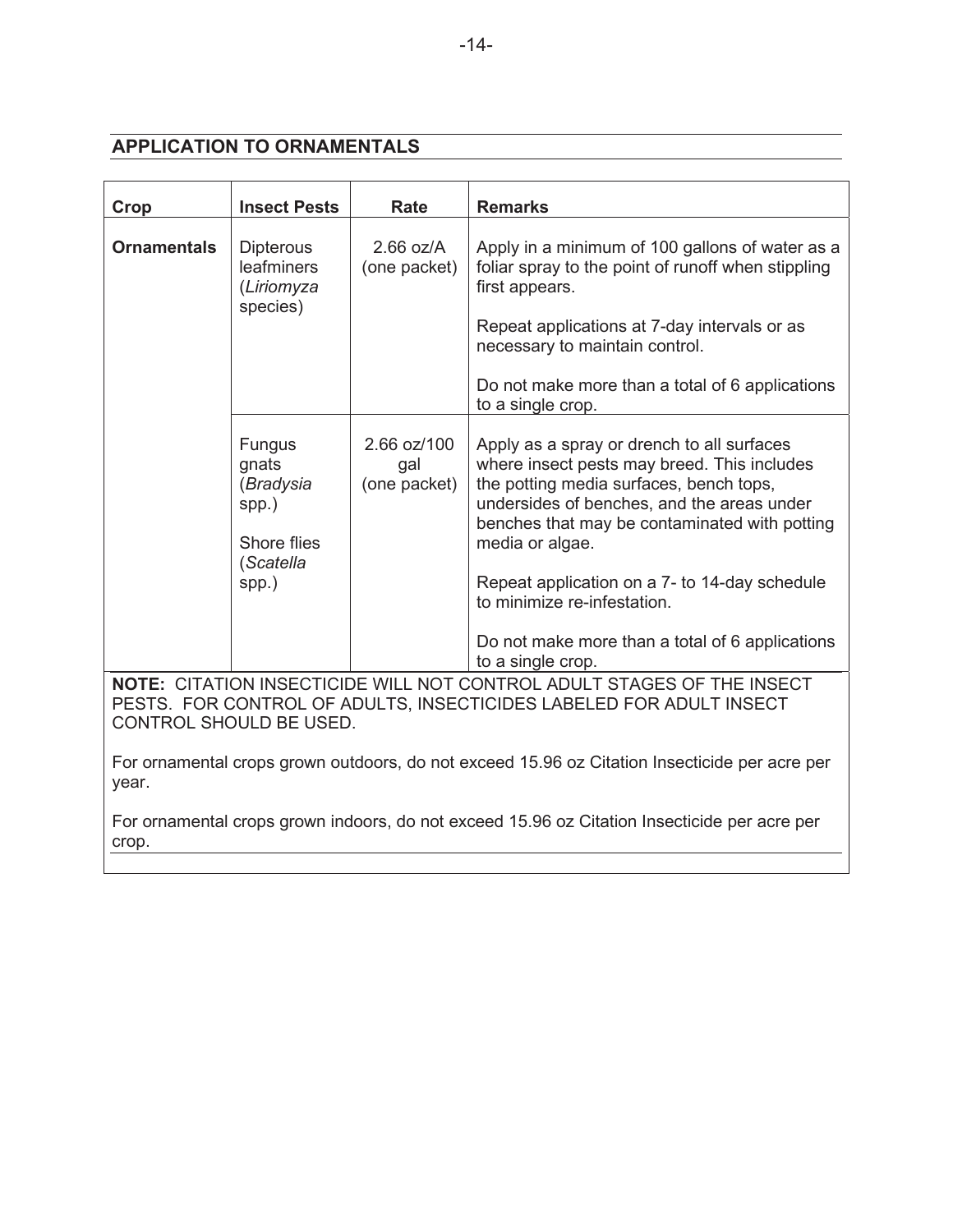## **APPLICATION TO VEGETABLE TRANSPLANTS GROWN FOR CONSUMERS**

For control of Dipterous leafminer (*Liriomyza* species), fungus gnats, and shore flies in vegetable crops grown for consumers.

| Crop                                                                                                                                                                                                                                                                                                                                                                                                                                                          | <b>Rate</b>                 | <b>Remarks</b>                                                                                                                                                                                                                                                                                                                                                                                                                                                                                                                                                                                                                                 |
|---------------------------------------------------------------------------------------------------------------------------------------------------------------------------------------------------------------------------------------------------------------------------------------------------------------------------------------------------------------------------------------------------------------------------------------------------------------|-----------------------------|------------------------------------------------------------------------------------------------------------------------------------------------------------------------------------------------------------------------------------------------------------------------------------------------------------------------------------------------------------------------------------------------------------------------------------------------------------------------------------------------------------------------------------------------------------------------------------------------------------------------------------------------|
| <b>Brassica Leafy Vegetables</b><br><b>Crop Group, Abyssinian</b><br>cabbage, Seakale cabbage,<br><b>Hanover salad</b><br>Including:<br>broccoli, broccoli raab (rapini),<br>Brussels sprouts, cabbage,<br>Chinese (bok choy) cabbage,<br>Chinese broccoli, Chinese<br>mustard cabbage (gai choy),<br>Chinese (napa) cabbage,<br>cauliflower, cavalo broccolo,<br>collards, kale, kohlrabi,<br>mizuna, mustard greens,<br>mustard spinach, and rape<br>greens | $2.66$ oz/A<br>(one packet) | Apply as a foliar spray in a minimum of 10<br>gallons of water/A when leafminers first<br>appear.<br>Apply as a spray in a minimum of 100 gallons<br>of water/A to control fungus gnats and<br>shoreflies to all surfaces where insect pests<br>may breed. This includes the pots, bench<br>tops, undersides of benches, and the areas<br>under benches that may be contaminated<br>with potting media or algae.<br>Repeat application, as needed, at 7-day<br>intervals to maintain control.<br><b>Restrictions:</b><br>• Do not make more than 6 applications to a<br>single crop.<br>• Do not apply within 7 days of shipping to<br>market. |
| <b>Bulb Vegetables</b><br><b>Crop Group</b><br>Including:<br>garlic, great-headed<br>(elephant) garlic, leek, dry<br>bulb onion, green onion,<br>potato onion, tree onion,<br>Welsh onion, rakkyo, and<br>shallot                                                                                                                                                                                                                                             | $2.66$ oz/A<br>(one packet) | Apply as a foliar spray in a minimum of 10<br>gallons of water/A when leafminers first<br>appear.<br>Apply as a spray in a minimum of 100 gallons<br>of water/A to control fungus gnats and<br>shoreflies to all surfaces where insect pests<br>may breed. This includes the pots, bench<br>tops, undersides of benches, and the areas<br>under benches that may be contaminated<br>with potting media or algae.<br>Repeat application, as needed, at 7-day<br>intervals to maintain control.                                                                                                                                                  |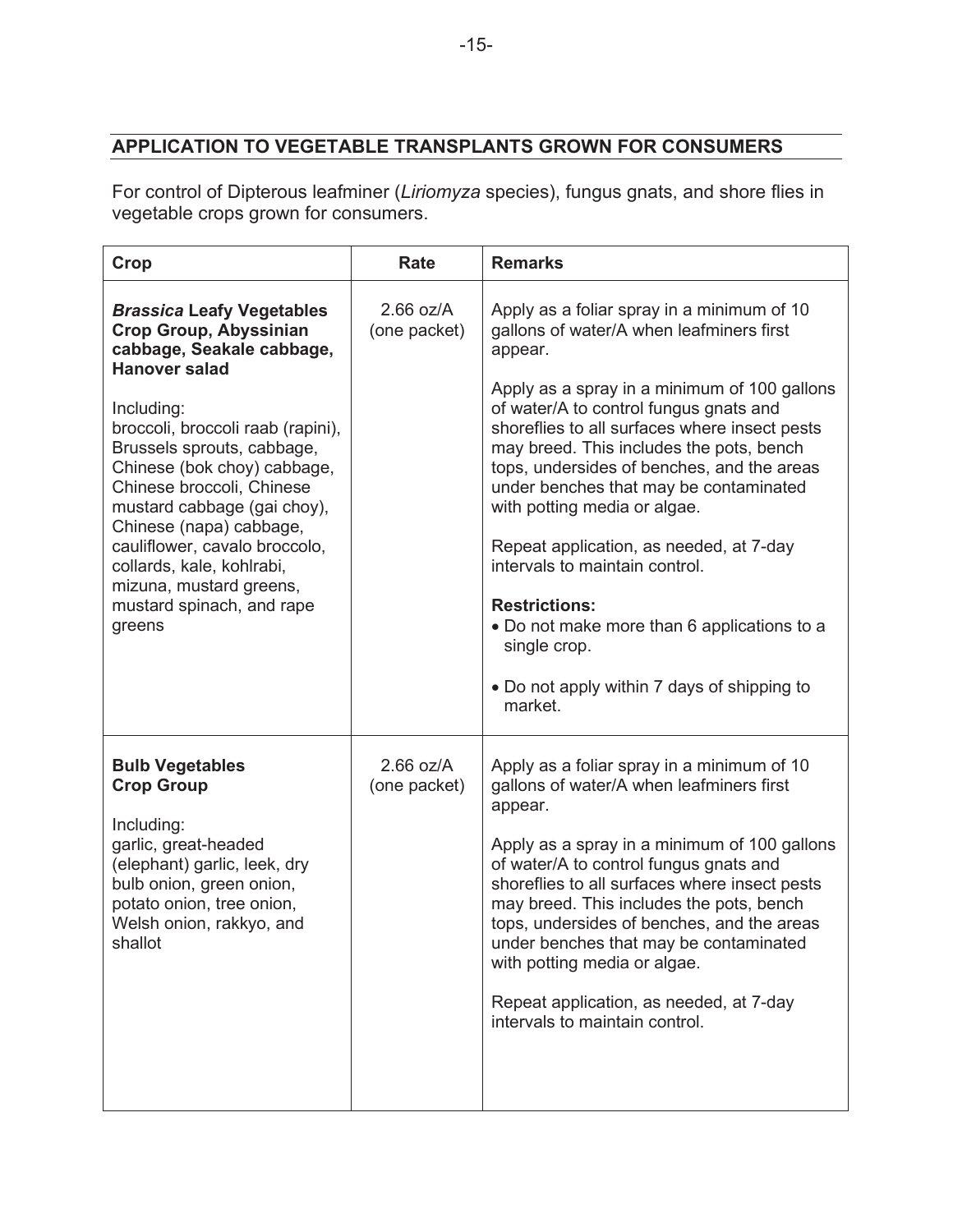|                                                                                                                                                                                                                                                                                                                                                                                                                                                   |                             | <b>Restrictions:</b>                                                                                                                                                                                                                                                                                                                                                                                                                                                                                                                                                 |
|---------------------------------------------------------------------------------------------------------------------------------------------------------------------------------------------------------------------------------------------------------------------------------------------------------------------------------------------------------------------------------------------------------------------------------------------------|-----------------------------|----------------------------------------------------------------------------------------------------------------------------------------------------------------------------------------------------------------------------------------------------------------------------------------------------------------------------------------------------------------------------------------------------------------------------------------------------------------------------------------------------------------------------------------------------------------------|
|                                                                                                                                                                                                                                                                                                                                                                                                                                                   |                             | • Do not make more than 6 applications to a<br>single crop.                                                                                                                                                                                                                                                                                                                                                                                                                                                                                                          |
|                                                                                                                                                                                                                                                                                                                                                                                                                                                   |                             | • Do not apply within 7 days of shipping to<br>market.                                                                                                                                                                                                                                                                                                                                                                                                                                                                                                               |
| <b>Cucurbit Vegetables</b><br><b>Crop Group</b><br>Including:<br>balsam pear (bitter melon),<br>chayote (fruit), Chinese<br>waxgourd (Chinese<br>preserving melon), citron<br>melon, cucumber, gherkin,<br>edible gourds, melons<br>(including hybrids:<br>cantaloupe, casaba,<br>crenshaw, honeydew melons,<br>honey balls, mango melon,<br>muskmelon, Persian melon),<br>pumpkin, summer squash,<br>winter squash, and<br>watermelon (including | $2.66$ oz/A<br>(one packet) | Apply as a foliar spray in a minimum of 10<br>gallons of water/A when leafminers first<br>appear.<br>Apply as a spray in a minimum of 100 gallons<br>of water/A to control fungus gnats and<br>shoreflies to all surfaces where insect pests<br>may breed. This includes the pots, bench<br>tops, undersides of benches, and the areas<br>under benches that may be contaminated<br>with potting media or algae.<br>Repeat application, as needed, at 7-day<br>intervals to maintain control.<br><b>Restrictions:</b><br>• Do not make more than 6 applications to a |
| hybrids)                                                                                                                                                                                                                                                                                                                                                                                                                                          |                             | single crop.                                                                                                                                                                                                                                                                                                                                                                                                                                                                                                                                                         |
| Leafy vegetables (except<br><b>Brassica Vegetables) Crop</b><br><b>Group</b>                                                                                                                                                                                                                                                                                                                                                                      | $2.66$ oz/A<br>(one packet) | Apply as a foliar spray in a minimum of 10<br>gallons of water/A when leafminers first<br>appear.                                                                                                                                                                                                                                                                                                                                                                                                                                                                    |
| Including:<br>Amaranth, arugula, cardoon,<br>celery, celtuce, chervil,<br>Chinese celery,<br>chrysanthemum (edible-<br>leaved & garland), corn salad,<br>cress (garden & upland),<br>dandelion, dock, endive<br>(escarole), Florence fennel<br>(finochio), lettuce (head &<br>leaf), New Zealand spinach,<br>orach, parsley, purslane<br>(garden & winter), radicchio<br>(red chicory), rhubarb,<br>spinach, Swiss chard, and<br>vine spinach     |                             | Apply as a spray in a minimum of 100 gallons<br>of water/A to control fungus gnats and<br>shoreflies to all surfaces where insect pests<br>may breed. This includes the pots, bench<br>tops, undersides of benches, and the areas<br>under benches that may be contaminated<br>with potting media or algae.<br>Repeat application, as needed, at 7-day<br>intervals to maintain control.                                                                                                                                                                             |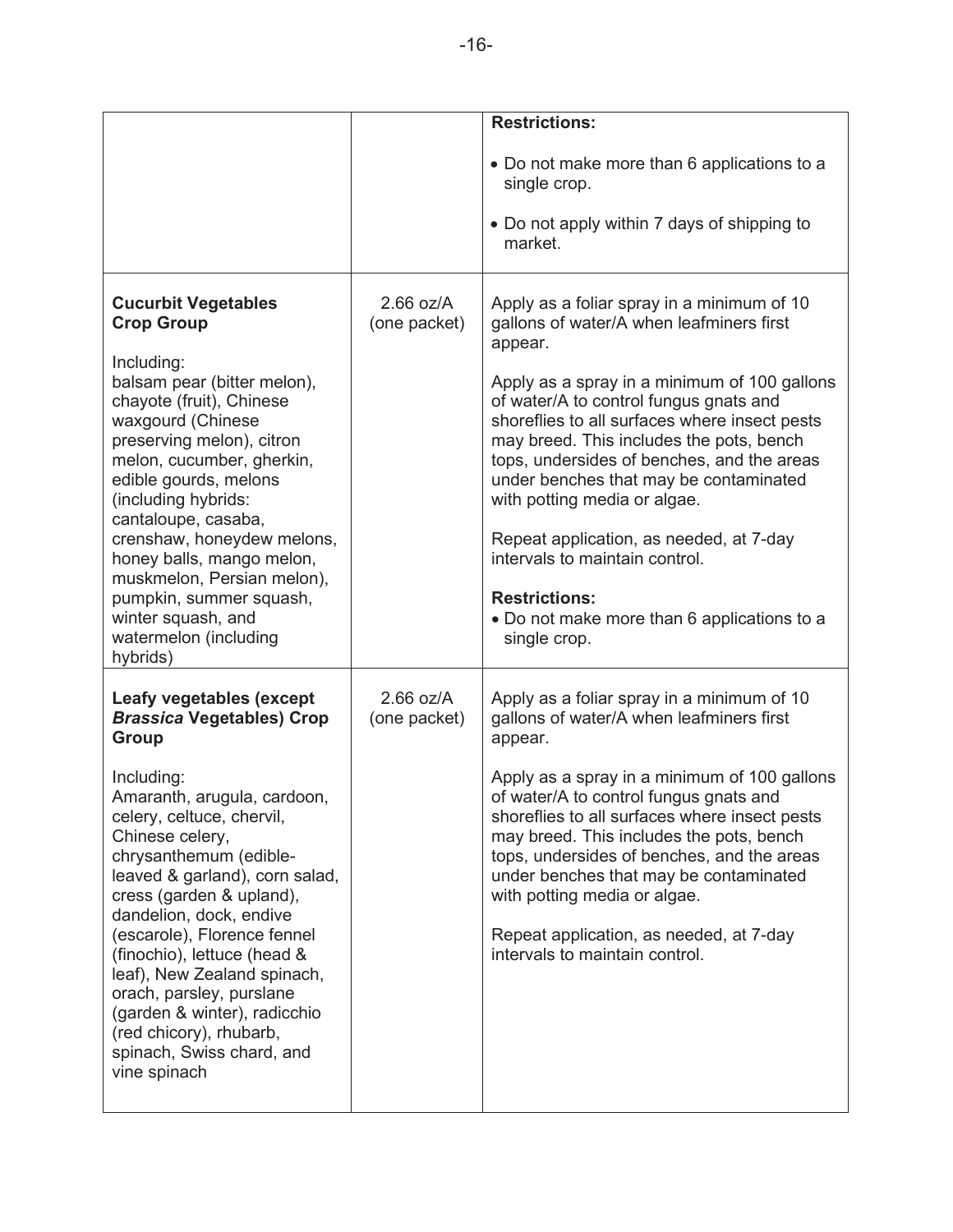|                 |                             | <b>Restrictions:</b><br>• Do not make more than 6 applications to a<br>single crop of celery or head lettuce. For all<br>other leafy vegetable crops, do not make<br>more than 5 applications per crop.<br>. Do not apply with 7 days of shipping to<br>market.                                                                                                                                                                                                                                                                                                                                             |
|-----------------|-----------------------------|-------------------------------------------------------------------------------------------------------------------------------------------------------------------------------------------------------------------------------------------------------------------------------------------------------------------------------------------------------------------------------------------------------------------------------------------------------------------------------------------------------------------------------------------------------------------------------------------------------------|
| <b>Peppers</b>  | $2.66$ oz/A<br>(one packet) | Apply as a foliar spray in a minimum of 10<br>gallons of water/A when leafminers first<br>appear.<br>Apply as a spray in a minimum of 100 gallons<br>of water/A to control fungus gnats and<br>shoreflies to all surfaces where insect pests<br>may breed. This includes the pots, bench<br>tops, undersides of benches, and the areas<br>under benches that may be contaminated<br>with potting media or algae.<br>Repeat application, as needed, at 7-day<br>intervals to maintain control.<br><b>Restrictions:</b><br>. Do not make more than 6 applications to a<br>single crop of peppers.             |
| <b>Tomatoes</b> | $2.66$ oz/A<br>(one packet) | Apply as a foliar spray in a minimum of 10<br>gallons of water/A when leafminers first<br>appear. At this application rate, Citation<br>Insecticide will also provide suppression of<br>Colorado Potato Beetle.<br>Apply as a spray in a minimum of 100 gallons<br>of water/A to control fungus gnats and<br>shoreflies to all surfaces where insect pests<br>may breed. This includes the pots, bench<br>tops, undersides of benches, and the areas<br>under benches that may be contaminated<br>with potting media or algae.<br>Repeat application, as needed, at 7-day<br>intervals to maintain control. |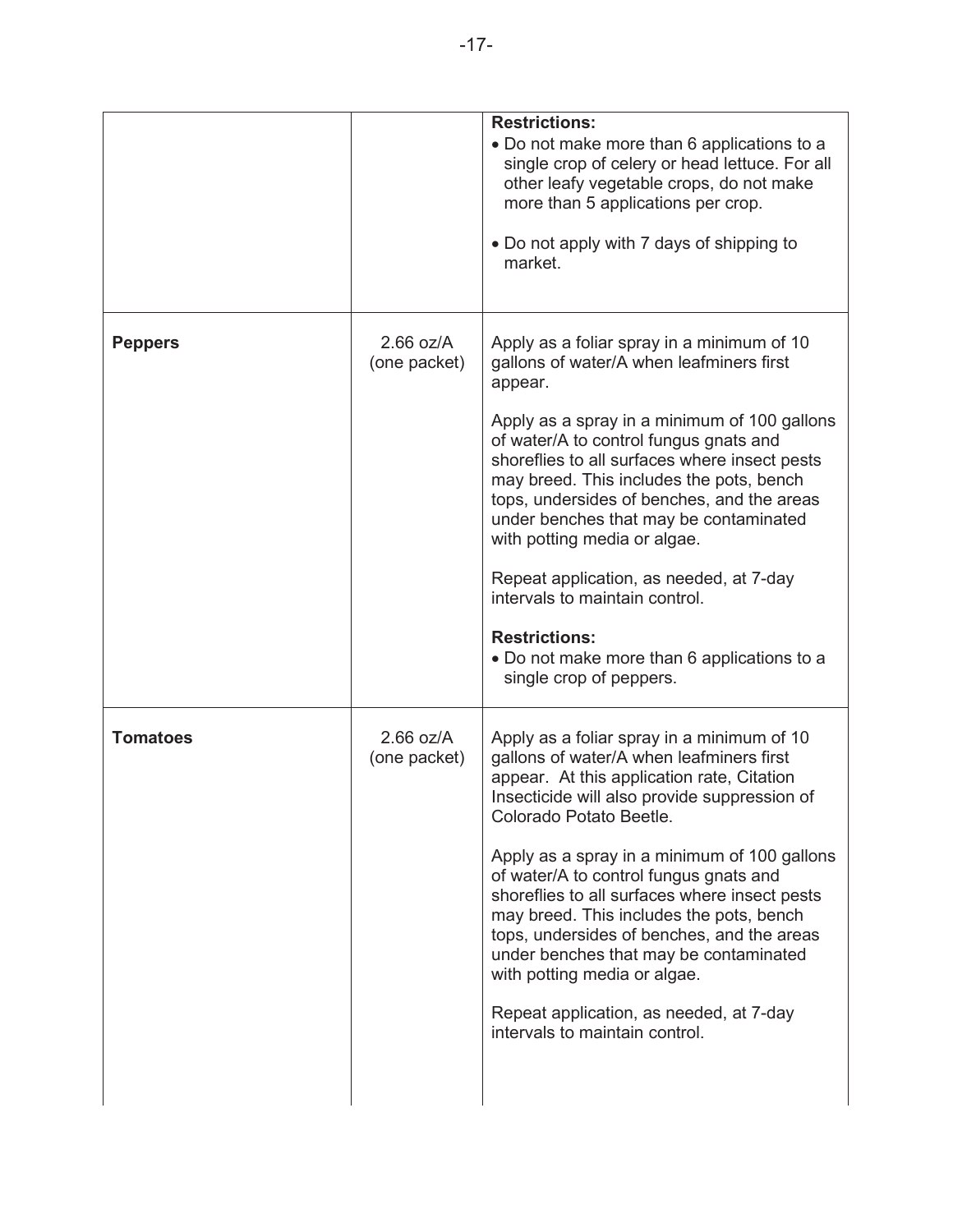| <b>Restrictions:</b>                                        |
|-------------------------------------------------------------|
| • Do not make more than 6 applications to a<br>single crop. |

For vegetable transplants grown outdoors, do not apply more than 15.96 oz Citation Insecticide per acre per year.

For vegetable transplants grown indoors, do not apply more 15.96 oz Citation Insecticide per acre per crop.

## **Storage and Disposal**

Do not contaminate water, food, or feed by storage or disposal. Do not use in animal feeds.

#### **Pesticide Storage**

Store in a cool, dry place. Do not store this product under wet conditions. Handle container carefully to avoid breakage of inner soluble pouch.

#### **Pesticide Disposal**

Pesticide wastes are toxic. Improper disposal of unused pesticide, spray mixture, or rinsate is a violation of Federal Law. If these wastes cannot be used according to label instructions, contact your State Pesticide or Environmental Control Agency, or the Hazardous Waste representative at the nearest EPA Regional Office for guidance in proper disposal methods.

#### **Container Handling**

**Non-refillable container.** Do not reuse or refill this container. Offer for recycling if available or dispose of the empty outer foil pouch in the trash as long as WSP is unbroken.

For minor spills, leaks, etc., follow all precautions indicated on this label and clean up immediately. Take special care to avoid contamination of equipment and facilities during cleanup procedures and disposal of wastes.

Citation®, Avid®, the ALLIANCE FRAME the SYNGENTA Logo and the PURPOSE ICON are Trademarks of a Syngenta Group Company

Viton® is a trademark of E.I. DuPont De Nemours & Co, Inc.

©20XX Syngenta

For non-emergency (e.g., current product information) call Syngenta Crop Protection at 1-800-334-9481.